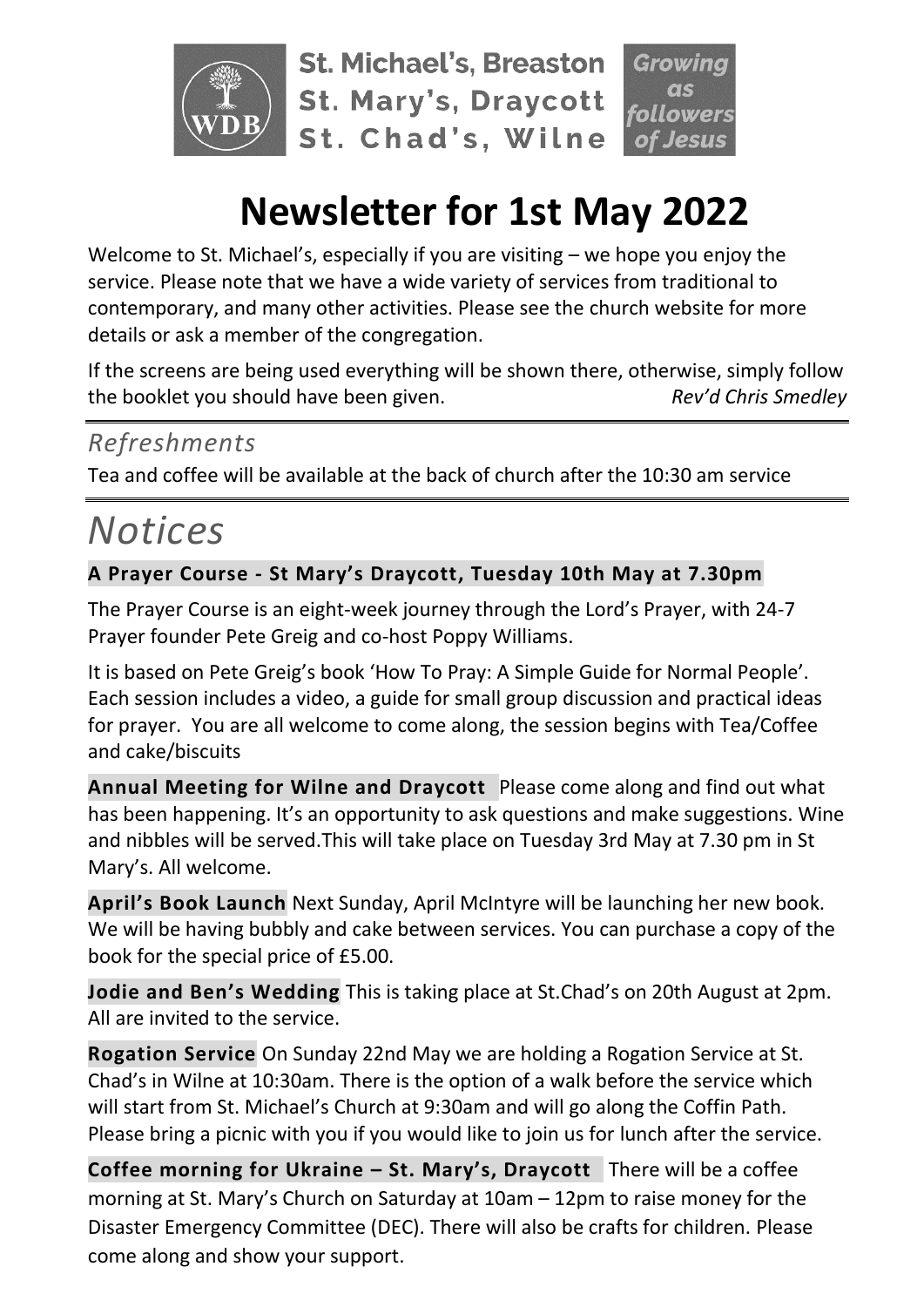**Annual Meeting for Breaston** Thank you to all who attended the Annual Meeting on Monday evening. It felt a very positive and sociable evening.

We are delighted to announce the appointment of the following new people:

- Parish Safeguarding Officer Anne Long.
- PCC Secretary Hannah Knighton.
- PCC Hannah Knighton and Rachel Lacey.

We thanked those who have stepped down from various roles - Claire Collishaw (Parish Safeguarding Officer), Jonathan Lupton (PCC Secretary and PCC) and Matt Tovey (PCC). Stephe Bowley and Mark Huskisson were re-elected as Church Wardens and Paul Stuttle as treasurer. We prayed for those elected and the work of the church during the meeting

**John Archer & Paul Bell - Saturday 11th June at 7:30pm at St. Michael's Church**. We're delighted to announce that renowned magician and comedian John Archer will be performing at St. Michael's. He will be accompanied by local singer/song writer Paul Bell. John was a finalist on Britain's Got Talent and was the first magician that Penn & Teller were unable to work out how he did his magic trick. This will be a really great evening of excellent entertainment and perfect to invite your friends to! Tickets at £15 (including a drink and cakes) and will be on sale soon. Any surplus will be donated to Erewash Community Sponsorship. Please view their websites to find out more: [www.john-archer.com](http://www.john-archer.com/) & [www.paulbellmusic.com](http://www.paulbellmusic.com/)

**Daily Prayer:** We hold a short service of Daily Prayer on our public Facebook page from **Monday to Thursday** only starting at 9:30 am. We are currently using the 'Northumbrian Community Daily Prayer' which is available on the internet. Alternatively, you can purchase the service book. The readings we will be having are as follows:

|     |             | On Facebook |             | *Not on      | On         | *Not on      |
|-----|-------------|-------------|-------------|--------------|------------|--------------|
|     |             |             |             | Facebook     | Facebook   | Facebook     |
| w/c | Mon         | Tue         | Wed         | *Thu         | Fri        | Sat          |
| 1st | Ephesians 1 | Acts 7      | 2 Cor 4     | Acts 8       | Acts 9     | Acts 9       |
| May | $v$ 3-10.   | $v51 - 81a$ | $v5 - 12$ . | $v26$ - end, | $v1 - 20.$ | $v31 - 42$ , |
|     | John 14     | John 6      | John 12     | John 6       | John 6     | John 6       |
|     | $v1 - 14$   | $v30 - 35$  | $v20 - 26$  | $v44 - 51$   | $v52 - 59$ | $v = 69$     |

\*There won't be Daily Prayer on Facebook this Thursday but there will be on Friday.

*All other service details are at the end of the newsletter*

**Men's Danger Club** Our next event is a travel back in time. It will be a guided tour in Dale Abbey of the ruins of the Abbey, a unique chance to go inside the small church built in the mid 1100's and a visit to the Hermit's Cave. We have permission to park at the Carpenter's Arms where we will meet at 7.30p.m. on Friday 27th. May. Please let me know if you will be coming. John Skinner john.judy184@outlook.com or see me in Church." *John Skinner*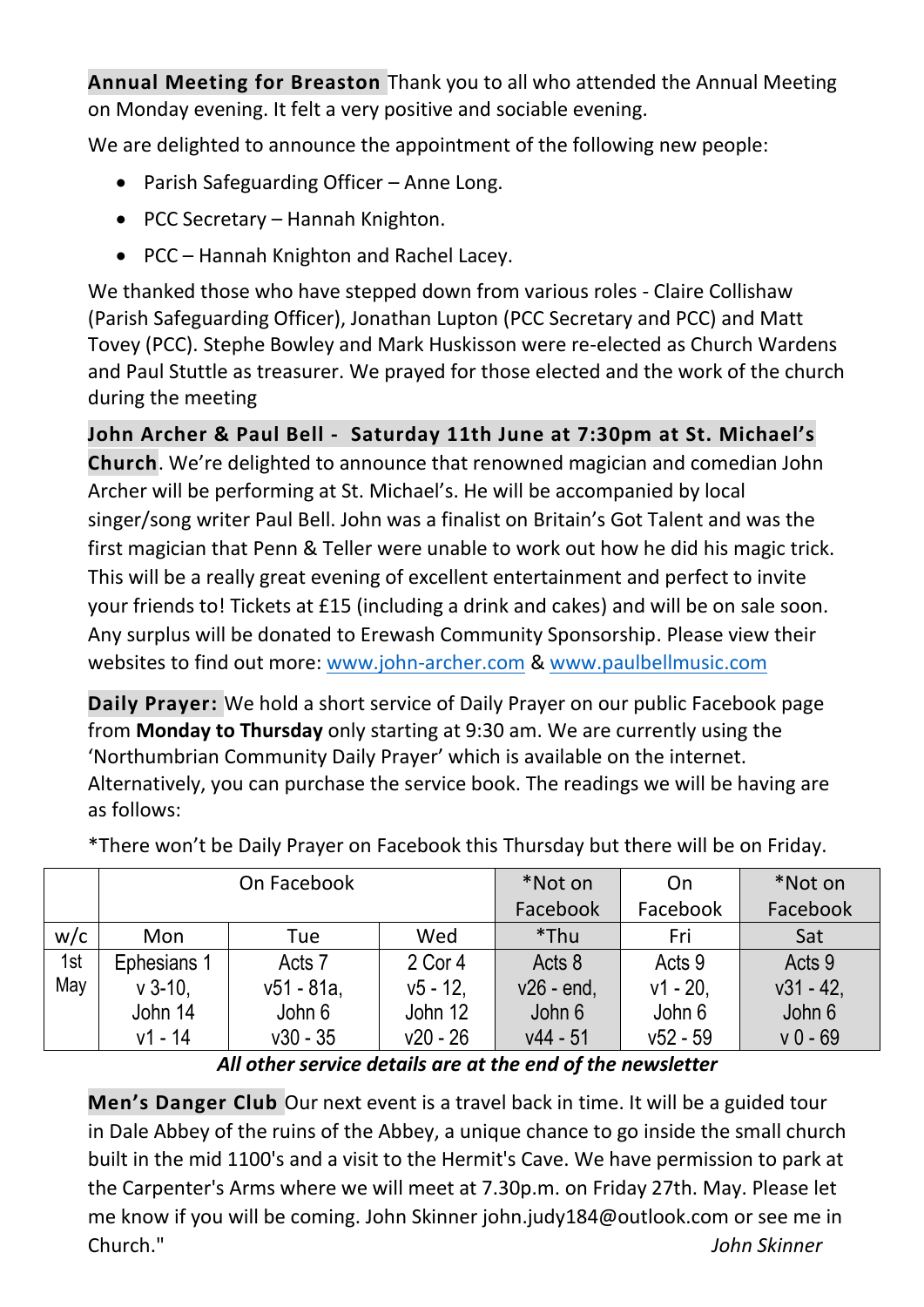**Tea Tent - Help required** Breaston Churches Together, along with Breaston WI & the Breaston Belles, are running the Tea Tent at the Royal Celebrations on Duffield Close on 2nd May (this Monday) from 12 noon to 5pm. They need help on the day with serving cakes & drinks & also with clearing up at the end of the day. If you are able to help would you please put your name on the sheet at the back of the church. It would also be much appreciated if anyone can help by making cup cakes, scones, tray bakes, tea loaves etc. (Because they are difficult to serve they are not able to deal with gateaux or Victoria Sandwiches). Cakes can be taken to the Tea Tent from 11 am onwards on the day. Many thanks. *Lynda Irwin*

**Volunteers needed for Family Messy Church – Draycott** Steve and Jodie are looking for volunteers to help run Messy Church which will take place at Draycott Methodist Church from Thursday 12th May. This will run every second Thursday of the month. Please speak to either Chris, Jodie or Steve for further details.

**Giving Envelopes** Most of our giving at St Michael's is now by direct bank credit or contactless inside the church. The use of cash has reduced hugely in the last 2 years. The cost of buying pre-printed envelopes is now disproportionate to the funds given this way so we are discontinuing buying these. A supply of blank envelopes will be available at the back of the church so you can continue to give in this way if you prefer. Please enter your giving number, seal the envelope and include it in the offertory. If you can switch to cheques, BACS or contactless it would be very much appreciated. As I'm sure you will understand, handling cash, opening envelopes, recording bankings and making weekly trips to the bank is time consuming and less secure than electronic banking. Many thanks for your cooperation Paul Stuttle

## *Giving*

We are most grateful for your continued financial support in these challenging times. It really is greatly appreciated!

Please do consider giving by standing order, BACS or cheque if possible. This reduces cash handling and physical journeys to the bank which is much safer for all involved. If you feel able to give a one-off gift or to increase your giving by standing order, that would also be greatly appreciated. Thank you.

Please contact the Treasurer at [treasurer@wdbchurches.org.uk](mailto:treasurer@wdbchurches.org.uk) or the church office at [office@wdbchurches.org.uk](mailto:office@wdbchurches.org.uk) for bank details or Gift Aid forms.

If you have a smartphone, you can also give using your mobile phone by scanning this code for St. Michael's but please be aware that a service charge is deducted by the provider:  $\rightarrow \rightarrow \rightarrow \rightarrow \rightarrow \rightarrow$ 

**Donate while you shop online!** You can now donate to St. Michael's when you shop online, at no extra cost to yourself. It works with Amazon (via Amazon Smile) and a host of other retailers via EasyFundRaising. Details are on the [church website](http://www.stmichaelsbreaston.org.uk/index.php/113-news/236-giving-online). It's very easy to set up. **Why not make your online shopping benefit the church?** Just click the logo →→→→→→→→→



*Scan to give online*